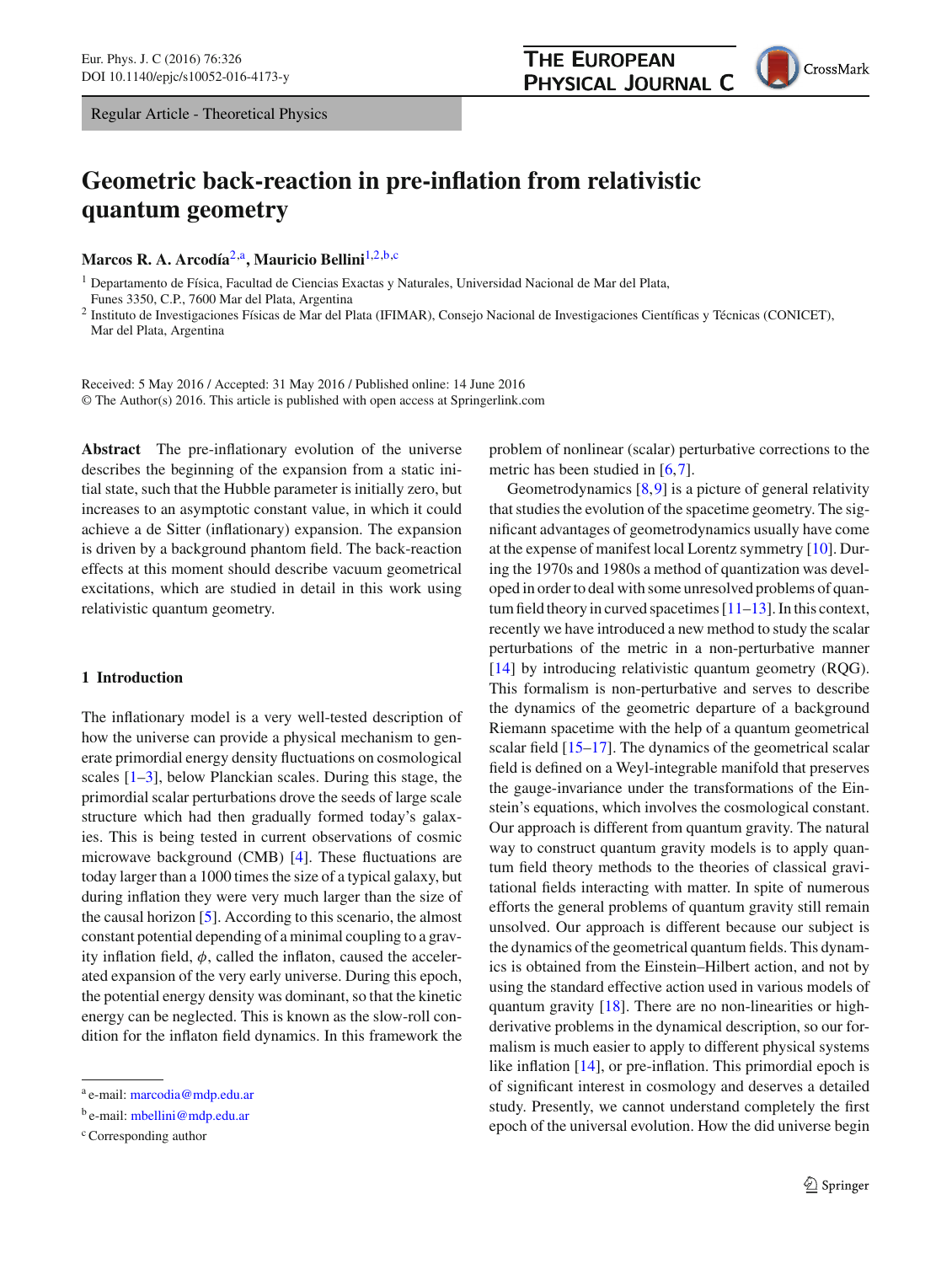to expand and how must we understand the first stage of this evolution? The theory that describes this epoch is called preinflation [\[19](#page-5-13)[–21](#page-5-14)]. The existence of a pre-inflationary epoch with fast-roll of the inflaton field would introduce an infrared depression in the primordial power spectrum. This depression might have left an imprint in the CMB anisotropy [\[22](#page-5-15)]. It is supposed that during pre-inflation the universe began to expand from some Planck-size initial volume, to thereafter pass to an inflationary epoch. In this framework RQG should be very useful when we try to study the evolution of the geometrical back-reaction effects given that we are dealing with Planck energetic scales, and back-reaction effects should be very intense at these scales.

In this work we shall describe a model in which the universe begins to expand from nothing (the initial energy density is null). The Hubble parameter is initially zero and thereafter increases to an asymptotic constant value, in which it could achieve a de Sitter (inflationary) expansion. In our model the background expansion is driven by a phantom scalar field  $\phi$ , in which the equation of state of the universe during pre-inflation is  $P_{pi}/\rho_{pi} < -1$  [\[23](#page-5-16)[–25\]](#page-5-17). The backreaction effects at this moment should describe vacuum geometrical excitations, which are the main subject in this work.

# **2 Relativistic quantum geometry: the structure of spacetime in an expanding universe**

We shall consider a metric tensor in the Riemann manifold with a null covariant derivative (we denote by a semicolon the Riemann-covariant derivative):  $\Delta \bar{g}_{\alpha\beta} = \bar{g}_{\alpha\beta;\gamma} dx^{\gamma} = 0$ , such that the Weyl [\[26\]](#page-5-18) covariant derivative  $\bar{g}_{\alpha\beta|\gamma} = \theta_{\gamma} \bar{g}_{\alpha\beta}$ , described with respect to the Weyl connections,

$$
\Gamma^{\alpha}_{\beta\gamma} = \begin{Bmatrix} \alpha \\ \beta \gamma \end{Bmatrix} + \theta^{\alpha} \bar{g}_{\beta\gamma},\tag{1}
$$

is nonzero; we have

$$
\delta \bar{g}_{\alpha\beta} = \bar{g}_{\alpha\beta|\gamma} dx^{\gamma} = -\left[\theta_{\beta} \bar{g}_{\alpha\gamma} + \theta_{\alpha} \bar{g}_{\beta\gamma}\right] dx^{\gamma}.
$$
 (2)

In the case of an expanding universe, the Riemann manifold will be described by the background geometry characterized with a FRW metric. Of course, all the variations with respect to the expanding background are in the Weyl geometrical representation. As was demonstrated in [\[15\]](#page-5-10) the Einstein tensor can be written

$$
\bar{G}_{\alpha\beta} = G_{\alpha\beta} + \theta_{\alpha;\beta} + \theta_{\alpha}\theta_{\beta} + \frac{1}{2}g_{\alpha\beta}\left[\left(\theta^{\mu}\right)_{;\mu} + \theta_{\mu}\theta^{\mu}\right] \n\equiv G_{\alpha\beta} - \bar{g}_{\alpha\beta}\Lambda,
$$
\n(3)

and we can obtain the semi-Riemann invariant (the cosmological constant)  $\Lambda$ 

$$
\Lambda = -\frac{3}{4} \left[ \theta_{\alpha} \theta^{\alpha} + \bar{\Box} \theta \right]. \tag{4}
$$

Notice that  $\Lambda(\theta, \theta^{\alpha})$  is a Riemann invariant, but not a Weyl invariant. Hence, one can define a geometrical Weyl quantum action  $W = \int d^4x \sqrt{-\bar{g}} \Lambda(\theta, \theta^{\alpha})$ , such that the dynamics of the geometrical field, after imposing  $\delta W = 0$ , is described by the Euler–Lagrange equations, which take the form

$$
\bar{\nabla}_{\alpha} \Pi^{\alpha} = 0, \quad \text{or} \quad \bar{\Box} \theta = 0. \tag{5}
$$

The canonical momentum components are  $\Pi^{\alpha} \equiv -\frac{3}{4}\theta^{\alpha}$  and the relativistic quantum algebra is given by [\[15](#page-5-10)]

<span id="page-1-1"></span>
$$
[\theta(x), \theta^{\alpha}(y)] = -i\Theta^{\alpha} \delta^{(4)}(x - y),
$$
  

$$
[\theta(x), \theta_{\alpha}(y)] = i\Theta_{\alpha} \delta^{(4)}(x - y),
$$
 (6)

with  $\Theta^{\alpha} = i\hbar \bar{U}^{\alpha}$  and  $\Theta^2 = \Theta_{\alpha} \Theta^{\alpha} = \hbar^2 \bar{U}_{\alpha} \bar{U}^{\alpha}$  for the Riemann components of velocities  $\bar{U}^{\alpha}$ .

#### **3 Pre-inflation and back-reaction**

One of the most important paradigms in cosmology consists in providing an explanation of the initial moment of the expansion of the universe. This implies a model of how the universe begun its expansion before the inflationary accelerated expansion with a Hubble parameter very close to a constant and  $P_i/\rho_i \gtrsim -1$ . A possible scenario is pre-inflation, in which the Hubble parameter is initially null, to thereafter increase to an asymptotically constant value. During the beginning of the expansion the universe has an equation of state with  $P_{pi}/\rho_{pi} < -1$ , which implies that the expansion is driven by a minimally coupled to gravity scalar phantom field  $\phi$ . During pre-inflation the action is

$$
\mathcal{I} = \int_{V} d^{4}x \sqrt{|\bar{g}|} \left[ \frac{\bar{R}}{2\kappa} + \frac{\lambda}{2} \dot{\phi}^{2} - V(\phi) \right],
$$
 (7)

where  $\kappa = 8\pi G$ , *G* is the gravitational constant,  $\sqrt{|\bar{g}|}$  =  $a^{3}(t)$  is the volume of the manifold *M*, and  $\bar{g}_{\mu\nu}$  = **diag**[1,  $-a^2$ ,  $-a^2$ ,  $-a^2$ ] are the components of the diagonal tensor metric. With the aim to describe pre-inflation, we shall use  $\lambda = -1$ , which describes the dynamics of a fast-rolling phantom field. However, this epoch would be followed by an inflationary expansion driven by the slow-rolling inflaton field, for which the dynamics is obtained when  $\lambda = 1$ . Here,  $\phi(t)$  is the background solution that describe the dynamics of an isotropic and homogeneous background metric that char-

<span id="page-1-0"></span><sup>&</sup>lt;sup>1</sup> To simplify the notation we shall denote  $\theta_{\alpha} \equiv \theta_{,\alpha}$ , where the comma denotes the partial derivative. Furthermore, we shall denote by a bar the quantities represented on the Riemann background manifold.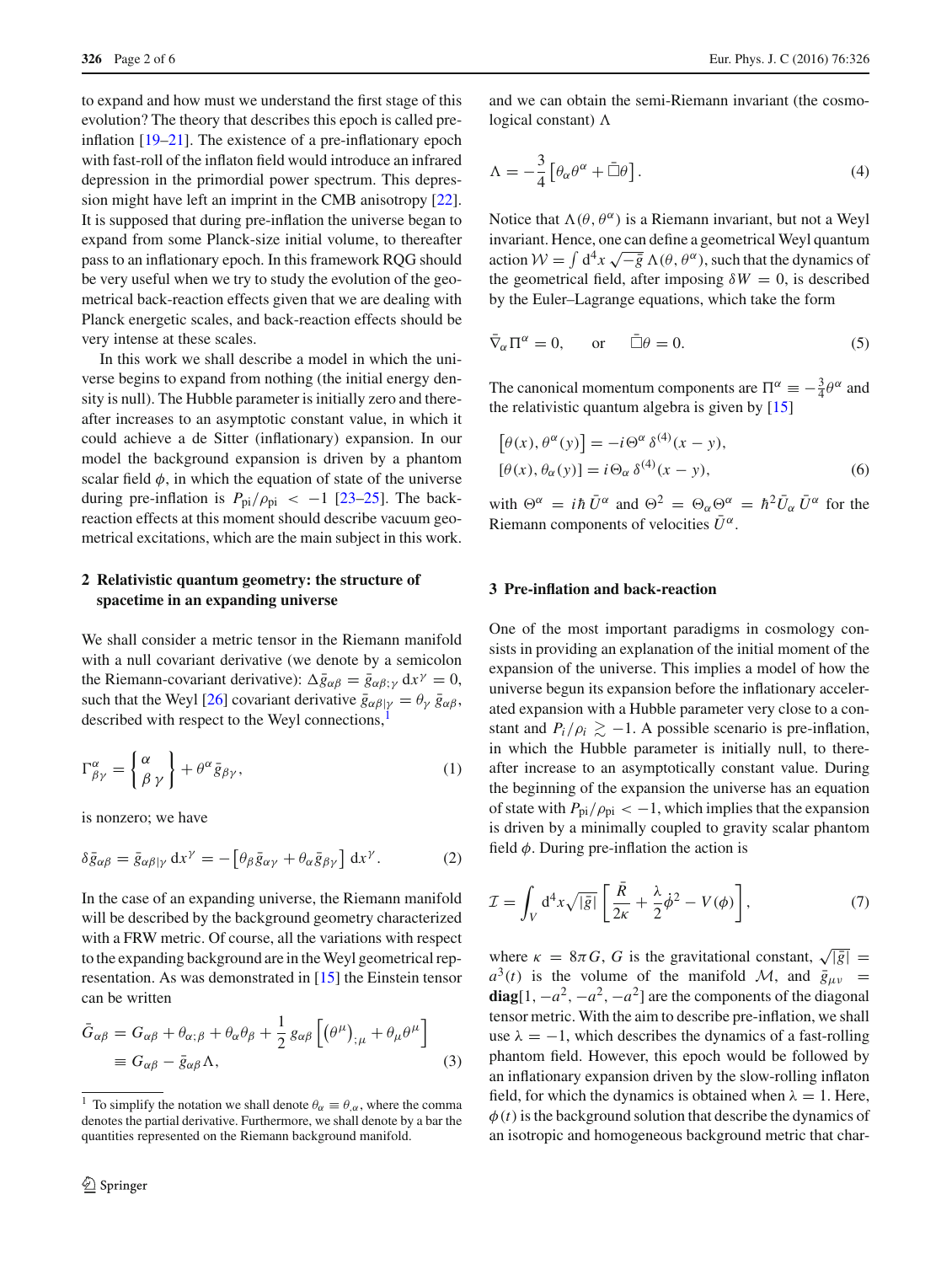acterizes a semi-Riemann manifold. We have

$$
\ddot{\phi} + 3H\dot{\phi} + \lambda V'(\phi) = 0,\tag{8}
$$

where  $V(\phi)$  is the potential and the prime denotes the derivative with respect to  $\phi$ . The semi-Riemann (background) Einstein equations are

$$
\bar{G}_{\alpha\beta} \equiv \bar{R}_{\alpha\beta} - \frac{1}{2} \bar{g}_{\alpha\beta} \,\bar{R} = -\kappa \,\bar{T}_{\alpha\beta},\tag{9}
$$

where the components of the background stress tensor are  $\bar{T}_{\alpha\beta} = \frac{\delta \mathcal{L}}{\delta \bar{g}^{\alpha\beta}} - \bar{g}_{\alpha\beta} \bar{\mathcal{L}}$ . For a background FRW metric the Einstein equations result,

<span id="page-2-0"></span>
$$
3H^2 = \kappa \rho_{\rm pi} = \kappa \left[ \lambda \frac{\dot{\phi}^2}{2} + V(\phi) \right],\tag{10}
$$

$$
-\left(3H^2 + 2\dot{H}\right) = \kappa P_{\text{pi}} = \kappa \left[\lambda \frac{\dot{\phi}^2}{2} - V(\phi)\right].\tag{11}
$$

From the two Einstein equations we obtain  $\dot{\phi} = -\frac{2H'}{\kappa \lambda}$ , and the time dependent potential can be written as a function of the Hubble parameter and its time derivative:

$$
V(t) = \frac{1}{\kappa} \left[ 3H^2 + \dot{H} \right].
$$
 (12)

This expression can be re-written taking into account the  $\phi$ dependence

$$
V(\phi) = \frac{1}{\kappa} \left[ 3H^2(\phi) - \frac{2}{\kappa \lambda} (H')^2 \right].
$$
 (13)

#### 3.1 The pre-inflationary model with a phantom field

We consider a model in which the Hubble parameter is initially zero and tends asymptotically to  $H|_{t\gg 1/(\sqrt{2}A)} \to H_0$ ,

<span id="page-2-2"></span>
$$
H(t) = H_0 \tanh [2 H_0 t],
$$
\n(14)

where the cosmological constant is related to  $H_0$ :  $\Lambda = 3H_0^2$ . The scale factor of the universe during this stage is

$$
a(t) = \frac{a_0}{\left[1 - \tanh^2\left(2\,H_0\,t\right)\right]^{1/4}},\tag{15}
$$

with  $a_0 = H_0^{-1}$ . Notice that this solution describes a universe in which  $\dot{H} > 0$ . In other words, the model describes a universe which began to expand since we have an initial scale factor  $a(t = 0) \equiv H_0^{-1}$ . Furthermore, the Hubble parameter increases super-exponentially from a null value to an asymptotically constant value. The scalar potential can be written as a function of *t*,

<span id="page-2-3"></span>
$$
V(t) = \frac{H_0^2}{\kappa} \left[ \tanh^2 (2H_0 t) + 2 \right],
$$
 (16)

<span id="page-2-1"></span>so that for sufficiently large times, we obtain  $V(t)|_{t\to\infty} \to$  $\frac{3H_0^2}{\kappa}$ . From the Einstein equations [\(10\)](#page-2-0) and [\(11\)](#page-2-0), we obtain the time dependence of  $\dot{\phi}$ 

$$
\dot{\phi} = \frac{2H_0}{\sqrt{\kappa}} \left[ 1 - \tanh^2 \left( 2H_0 t \right) \right]^{1/2} . \tag{17}
$$

Using the fact that  $V' = \frac{V}{\dot{\phi}}$  in the equation of motion [\(8\)](#page-2-1), we obtain the time dependence of the background scalar field,

$$
\phi(t) = \frac{2}{\sqrt{\kappa}} \arctan\left(e^{2H_0 t}\right) - \frac{\pi}{2\sqrt{\kappa}},\tag{18}
$$

where  $0 \le \phi \le \frac{\pi}{2\sqrt{\kappa}}$ . Notice that the phantom field increases during pre-inflation. Therefore, if we use this expression in Eqs. [\(14\)](#page-2-2) and [\(16\)](#page-2-3), we obtain the  $\phi$ -dependence of the Hubble parameter and the scalar potential

$$
H(\phi) = H_0 \left[ 1 - 2\cos^2 \left[ \frac{\sqrt{\kappa}}{2} \left( \phi + \frac{\pi}{2\sqrt{\kappa}} \right) \right] \right],
$$
 (19)  

$$
V(\phi) = \frac{H_0^2}{\kappa} \left\{ \left[ 1 - 2\cos^2 \left[ \frac{\sqrt{\kappa}}{2} \left( \phi + \frac{\pi}{2\sqrt{\kappa}} \right) \right] \right]^2 + 2 \right\},
$$
 (20)

such that  $V(\phi(t = 0)) = \frac{2H_0^2}{\kappa} \le V(\phi) \le V[\phi(t \to \infty)] =$  $\frac{3H_0^2}{\kappa}$ . Notice that  $\rho_{\text{pi}}(t=0) = 0$ , so that in this model the universe is created from nothing.

# 3.2 Back-reaction effects in pre-inflation

<span id="page-2-6"></span>The geometrical scalar field  $\theta$  can be expressed as a Fourier expansion

$$
\theta(\vec{x},t) = \frac{1}{(2\pi)^{3/2}} \int d^3k \left[ A_k e^{i\vec{k}.\vec{x}} \xi_k(t) + A_k^{\dagger} e^{-i\vec{k}.\vec{x}} \xi_k^*(t) \right],
$$
\n(21)

<span id="page-2-4"></span>where  $A_k^{\dagger}$  and  $A_k$  are the creation and annihilation operators. From the point of view of the metric tensor, an example in power-law inflation can be illustrated by

<span id="page-2-5"></span>
$$
g_{\mu\nu} = \text{diag}\left[e^{2\theta}, -a^2(t)e^{-2\theta}, -a^2(t)e^{-2\theta}, -a^2(t)e^{-2\theta}\right],\tag{22}
$$

where the scale background scale factor  $a(t)$  is given by [\(15\)](#page-2-4). The quantum volume of the manifold described by [\(22\)](#page-2-5) is  $V_q = a^3(t)e^{-2\theta} = \sqrt{-\overline{g}} e^{-2\theta}$ . The dynamics for  $\theta$  is governed by the equation

$$
\ddot{\theta} + 3\frac{\dot{a}}{a}\dot{\theta} - \frac{1}{a^2}\nabla^2\theta = 0,\tag{23}
$$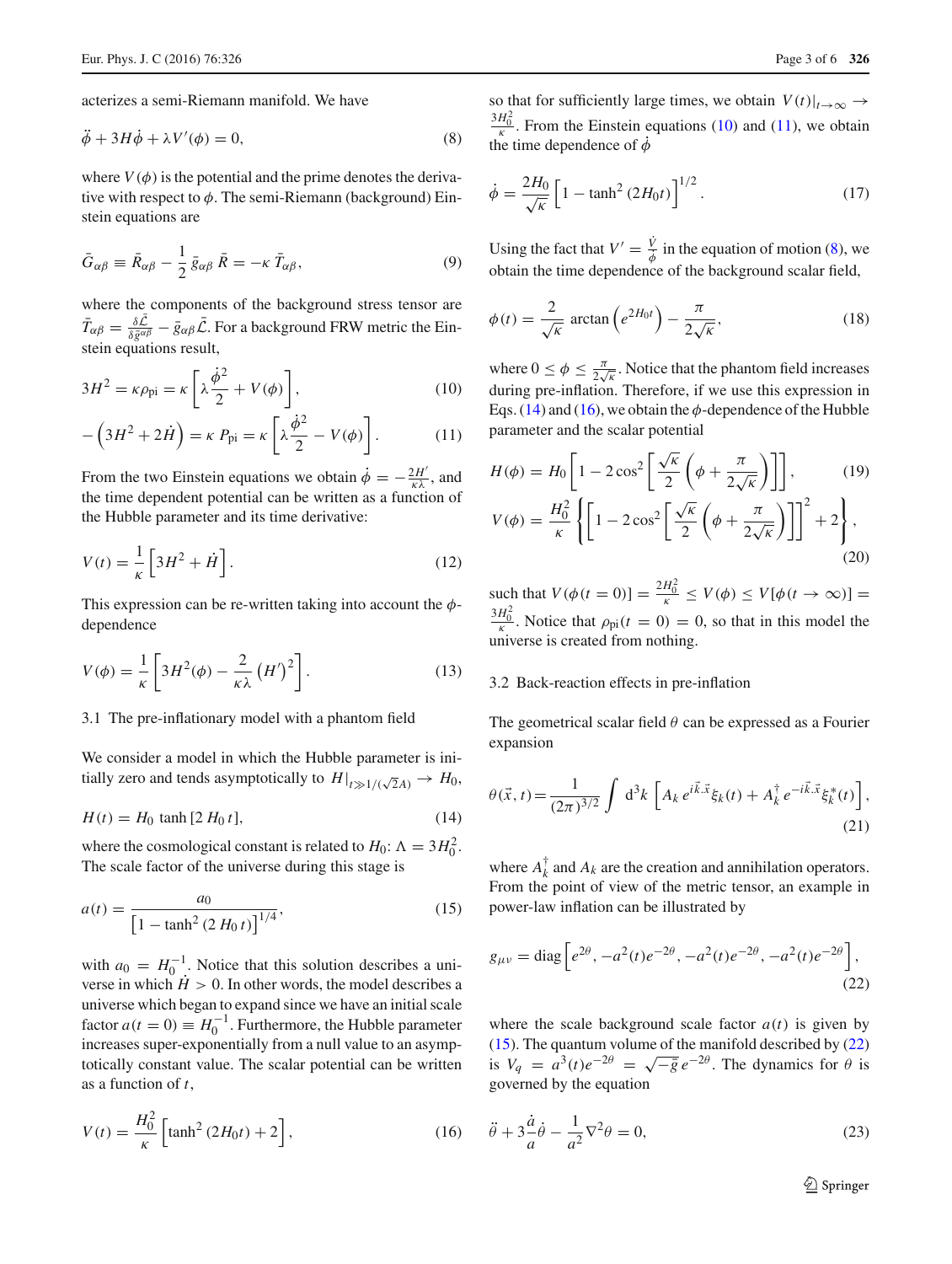and the momentum components are  $\Pi^{\alpha} \equiv -\frac{3}{4}\theta^{\alpha}$ , so that the relativistic quantum algebra is given by the expressions [\(6\)](#page-1-1) with co-moving relativistic velocities  $U^0 = 1$ ,  $U^i = 0$ .

Furthermore, as was calculated in a previous work [\[14](#page-5-9)], the variation of the energy density fluctuations is given by the expression

$$
\frac{1}{\bar{\rho}} \frac{\delta \bar{\rho}}{\delta S} = -2\theta_0 = -2\dot{\theta},\tag{24}
$$

such that  $\dot{\theta} \equiv \langle B|\dot{\theta}^2|B\rangle^{1/2}$ . To understand what the line element *S* is in a quantum context, we can define the operator

$$
\check{x}^{\alpha}(t,\vec{x}) = \frac{1}{(2\pi)^{3/2}} \int d^3k \, \check{e}^{\alpha} \left[ b_k \, \check{x}_k(t,\vec{x}) + b_k^{\dagger} \, \check{x}_k^*(t,\vec{x}) \right],\tag{25}
$$

where  $b_k^{\dagger}$  and  $b_k$  are the creation and annihilation operators of spacetime, such that  $\langle B | [b_k, b_{k'}^{\dagger}] | B \rangle = \delta^{(3)}(\vec{k} - \vec{k}')$  and  $\check{e}^{\alpha} =$  $\epsilon^{\alpha}_{\beta\gamma\delta}$  *ě<sup>o</sup> e*<sup>*o*</sup>, where  $\epsilon^{\alpha}_{\beta\gamma\delta}$  are the Levi-Civita symbols. In this framework, we must understand that the exact differential related to a coordinate  $x^{\alpha}$ ,

$$
dx^{\alpha}|B\rangle = \bar{U}^{\alpha}dS|B\rangle = \delta \tilde{x}^{\alpha}(x^{\beta})|B\rangle, \qquad (26)
$$

is the eigenvalue that results when we apply the operator  $\delta \check{x}^{\alpha}(x^{\beta})$  on the background quantum state  $|B\rangle$ , defined as a Fock space on the Riemann manifold. The Weyl line element is given by

$$
dS^2 \delta_{BB'} = (\bar{U}_{\alpha} \bar{U}^{\alpha}) dS^2 \delta_{BB'} = \langle B | \delta \check{x}_{\alpha} \delta \check{x}^{\alpha} | B' \rangle. \tag{27}
$$

Hence, the differential Weyl line element d*S* provides the displacement of the quantum trajectories with respect to the "classical" (Riemann) ones:  $d\bar{S}^2 = \bar{g}_{\alpha\beta}dx^{\alpha}dx^{\beta}$ .

#### 3.3 Quantization of modes

The equation of motion for the modes  $\xi_k(t)$  is

$$
\ddot{\xi}_c(t) + 3\frac{\dot{a}}{a}\dot{\xi}_c(t) + \frac{k^2}{a(t)^2}\xi_c(t) = 0.
$$
 (28)

<span id="page-3-0"></span>The annihilation and creation operators  $B_k$  and  $B_k^{\dagger}$  satisfy the usual commutation algebra

$$
\[A_k, A_{k'}^\dagger\] = \delta^{(3)}(\vec{k} - \vec{k}'), \quad [A_k, A_{k'}] = \left[A_k^\dagger, A_{k'}^\dagger\right] = 0. \tag{29}
$$

<span id="page-3-1"></span>Using the commutation relation [\(29\)](#page-3-0) and the Fourier expansions [\(21\)](#page-2-6), we obtain the normalization condition for the modes. For convenience we shall re-define the dimensionless time:  $\tau = b \, t$ , where  $b = \sqrt{\frac{2\Lambda}{3}} = \frac{1}{a_0}$ , so that the normalization condition for  $\xi_c(\tau)$  is

$$
\xi_k(t) \frac{\mathrm{d}\xi_k^*(\tau)}{\mathrm{d}\tau} - \xi_k^*(\tau) \frac{\mathrm{d}\xi_k(\tau)}{\mathrm{d}\tau} = i \left(\frac{a_0}{a(\tau)}\right)^3,\tag{30}
$$

where the asterisk denotes the complex conjugated. The general solution for the modes  $\xi_k(\tau)$  is

<span id="page-3-2"></span>
$$
\xi_k(\tau) = C_1 \frac{\sinh(\tau)}{\sqrt{2\cosh^2(\tau) - 1}}
$$
  
 
$$
\times \text{Hn} \left[ -1, \frac{k^2 - 1}{4}; 0, \frac{1}{2}, \frac{3}{2}; \frac{1}{2}; -\tanh^2(\tau) \right]
$$
  
+
$$
C_2 \frac{\cosh(\tau)}{\sqrt{2\cosh^2(\tau) - 1}}
$$
  

$$
\times \text{Hn} \left[ -1, \frac{k^2 + 1}{4}; -\frac{1}{2}, 0, \frac{1}{2}, \frac{1}{2}; -\tanh^2(\tau) \right],
$$
  
(31)

where Hn[*a*, *q*;  $\alpha$ ,  $\beta$ ,  $\gamma$ ,  $\delta$ ; *z*] =  $\sum_{j=0}^{\infty} c_j z^j$  is the Heun function. Since the Heun functions are written as infinite series, we can make a series expansion in both sides of [\(30\)](#page-3-1). in order to obtain the restrictions for the coefficients  $C_1$  and *C*2, and the wavenumber values *k*. The polynomial expansion of  $\xi_k(t)$   $\left[\xi_k^*(\tau)\right]' - \xi_k^*(t)$   $\left[\xi_k(\tau)\right]' = i \left(\frac{a_0}{a(\tau)}\right)^3$  can be written as a series expansion,

$$
\xi_k(t) \left(\xi_k^*(\tau)\right)' - \xi_k^*(t) \left(\xi_k(\tau)\right)' - i \left(\frac{a_0}{a(\tau)}\right)^3
$$

$$
= \sum_{N=1}^{\infty} f_N(k) \tau^N = 0,
$$
 (32)

where  $f_N(k_n^{(N)}) = 0$ , for each *N*. To simplify the notation we denote the τ -derivative with a prime. There are 2*N* modes for each *N*th order of the expansion, which comes from the roots of each equation. These roots provide us with the discrete quantum modes coming from the quantization of  $\theta$ . From the zeroth order of the expansion (in  $\tau$ ), we obtain  $C_2$  =  $-i C_1/2$ . Hence, we shall choose  $C_1 = 1$  and  $C_2 = -i/2$  in the general solution  $(31)$ . The first eight terms of the series are

<span id="page-3-3"></span>
$$
\sum_{N=1}^{\infty} f_N(k) \tau^N = \frac{2}{3} i \left(k^2 + 2\right) \tau^2 + 4/3 i \left(k^2 + 2\right) \tau^3
$$
  
+  $\frac{2}{45} i \left(-43 k^2 - 95 + 3 k^4\right) \tau^4$   
+  $\frac{4}{15} i \left(-21 k^2 - 45 + k^4\right) \tau^5$   
+  $\frac{1}{945} i \left(3667 k^2 + 8996 - 474 k^4 + 12 k^6\right) \tau^6$   
+  $\frac{2}{315} i \left(2263 k^2 + 5248 - 214 k^4 + 4 k^6\right) \tau^7$   
+  $\frac{1}{14175} i \left(-99563 k^2 - 268995$   
+17513 k<sup>4</sup> - 820 k<sup>6</sup> + 10 k<sup>8</sup>\right) \tau^8 + \cdots = 0. (33)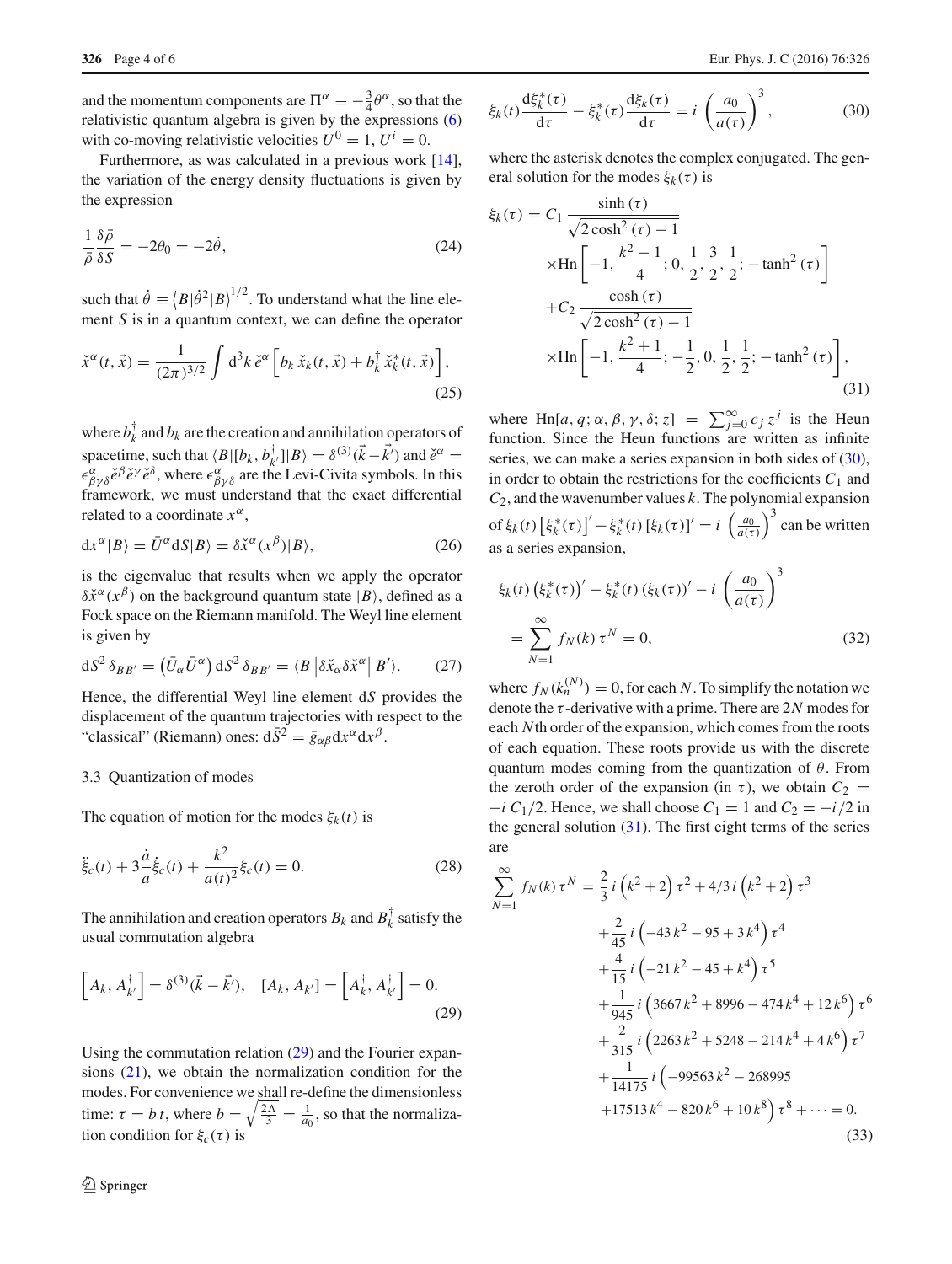From each *k*-dependent polynomial we obtain the roots, which provide us the permitted modes that guarantee the quantization of  $\theta$ . There are infinite discrete permitted modes. The expectation value for  $\dot{\theta}^2$  on the quantum state  $|B\rangle >$ , calculated on the background semi-Riemann hypersurface, is

$$
\langle B|\dot{\theta}^2|B\rangle = \frac{a_0^2}{(2\pi^2)}\sum_{n=1}^{\infty} (k_n k_n^*) \left[ \left[\xi_{k_n}(\tau)\right]' \left[\xi_{k_n}^*(\tau)\right]'\right], \quad (34)
$$

such that  $(\xi_{k_n}(\tau))'$  is a  $\tau$ -derivative of  $\xi_{k_n}$  evaluated at  $k = k_n$ :  $(\xi_k(\tau))^{\prime}|_{k=k_n}$  and  $k_n^2$  $k_n^2$  are the complex roots of the polynomials  $f_N(k) = 0$  in [\(33\)](#page-3-3). Equation [\(34\)](#page-4-3) can be alternatively written for each mode  $k_n$ , thus:

$$
\langle B|\dot{\theta}^{2}|B\rangle_{k_{n}} = \frac{a_{0}^{2}}{(2\pi^{2})}\,\left(k_{n}\,k_{n}^{*}\right)\,\left[\left[\xi_{k_{n}}(\tau)\right]'\left[\xi_{k_{n}}^{*}(\tau)\right]'\right],\qquad(35)
$$

which takes into account the contribution of each  $k_n$ -mode  $\sin \left( \frac{B}{\theta^2} \middle| B \right)$ . We see that the first modes have roots in  $k_{1,2} =$  $\pm \sqrt{2} i$ . The modes for these roots have the same contribution in the expression for  $\langle B|\dot{\theta}^2|B\rangle_{k_{1,2}}$ . The modes of the second polynomial in  $(33)$  are the same. The modes of the third polynomial come from the roots of  $3k^4-43k^2-95=0$ , they are *k*3,4,5,<sup>6</sup> = 1.394736996 *i*, −1.394736996 *i*, 4.034677759, −4.034677759. The modes of the fourth polynomial have roots in *k*7,8,9,<sup>10</sup> = 1.399977069 *i*, −1.399977069 *i*, 4.791652721, −4.791652721. In Fig. [1](#page-4-4) we have drawn the contributions of the modes  $k_1$  (red),  $k_3$  (blue),  $k_5$  (black), and  $k_7$  (green), to  $\langle B|\dot{\theta}^2|B\rangle_{k_n}$ , for  $a_0 = G^{1/2}$ . Notice that all the contributions tend asymptotically to zero for a few Planck times ( $t_p \simeq 10^{-43}$  *sec*). In other words, the excitations of the background (i.e., the Riemann vacuum), are significant at the moment of the big bang, but decrease to zero when  $H/H^2 \to 0$ . This corresponds just to the approximation to the de Sitter (inflationary) regime.

# **4 Final comments**

We have studied back-reaction effects in a pre-inflationary universe using RQG. This formalism makes possible the non-perturbative treatment of the vacuum fluctuations of the spacetime, by making a displacement from a semi-Riemann description to a Weyl one. In this framework the Einstein equations are exactly valid on the Riemann manifold, but the quantum effects are described on the Weyl one by the field  $\theta$ . In the Weyl manifold the cosmological constant is not an invariant, but a Lagrangian density  $\Lambda(\theta, \theta^{\alpha})$  with which we define the quantum action *W*. The dynamics of the geometrical field  $\theta$  is that of a free scalar field and describes the dynamics of the geometrical quantum fluctuations with respect to

<span id="page-4-3"></span>

<span id="page-4-4"></span>**Fig. 1** Contributions to  $\langle B|\hat{\theta}^2|B\rangle_{k_n}$  drawn for  $a_0 = G^{1/2}$ , due to the modes  $k_1 = 1.414213562 i$  (*red*),  $k_3 = 1.394736996 i$  (*blue*),  $k_5 = 4.034677761$  (*black*), and  $k_7 = -4.082914929 + 0.6506152090$  *i* (*green*)

the Riemann (classical) background. When we apply this formalism to the pre-inflationary scenario, which describes the beginning of the universal expansion from nothing, we see that the modes of the geometrical field  $\theta$  are discrete, but infinite in number. The contribution of some of these to the variation of the energy density were drawn in Fig. [1.](#page-4-4) Notice that all the modes' contributions become asymptotically null for  $\tau \gg 1$ . Another distinctive characteristic of these modes is that they are not unstable, as in the case of the modes of  $\theta$ during inflation [\[14](#page-5-9)]. A subsequent study of how to describe the transition from pre-inflation to inflation remains pendent. This issue will be the subject of future work.

**Acknowledgments** The authors acknowledge CONICET (PIP: 112- 201101-00325) and UNMdP (EXA651/14) for financial support.

**Open Access** This article is distributed under the terms of the Creative Commons Attribution 4.0 International License [\(http://creativecomm](http://creativecommons.org/licenses/by/4.0/) [ons.org/licenses/by/4.0/\)](http://creativecommons.org/licenses/by/4.0/), which permits unrestricted use, distribution, and reproduction in any medium, provided you give appropriate credit to the original author(s) and the source, provide a link to the Creative Commons license, and indicate if changes were made. Funded by SCOAP3.

#### **References**

- <span id="page-4-0"></span>1. A.A. Starobinsky, Phys. Lett. B **91**, 99 (1980)
- 2. A.H. Guth, Phys. Rev. D **23**, 347 (1981)
- <span id="page-4-1"></span>3. A.D. Linde, Phys. Lett. B **129**, 177 (1983)

<span id="page-4-2"></span> $2 k_n^*$  is the complex conjugate.